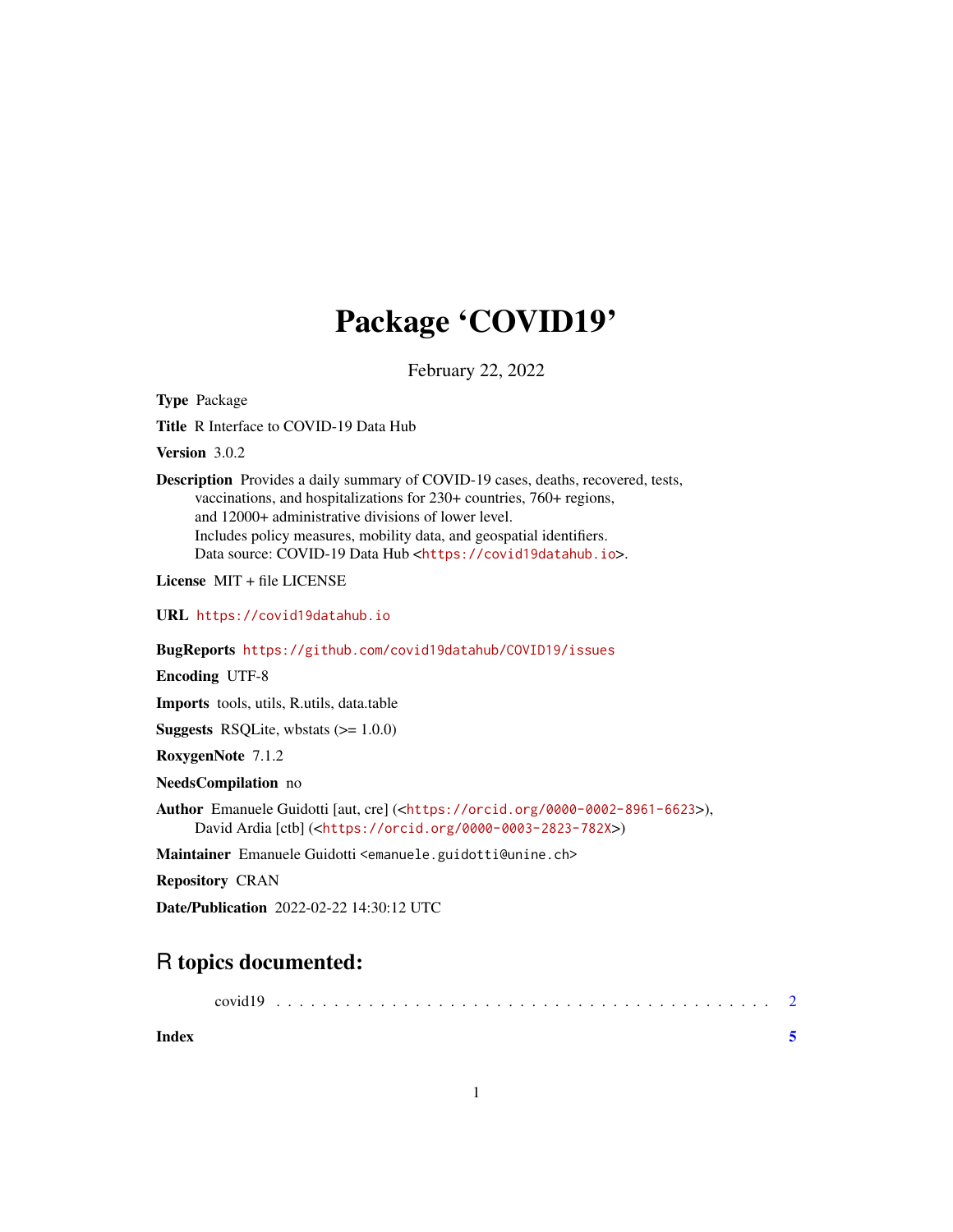<span id="page-1-0"></span>

#### Description

Download COVID-19 data from <https://covid19datahub.io>

#### Usage

```
covid19(
  country = NULL,
  level = 1,start = "2010-01-01",
  end = Sys.Date(),
  vintage = NULL,
  wb = NULL,gmr = NULL,amr = NULL,dir = tempdir(),verbose = TRUE,
  ...
\mathcal{L}
```
#### Arguments

| country    | vector of country names or ISO codes (ISO 3166-1 Alpha-2 code, Alpha-3 code,<br>or numeric code). By default, downloads data for all countries.                                                                                                                    |
|------------|--------------------------------------------------------------------------------------------------------------------------------------------------------------------------------------------------------------------------------------------------------------------|
| level      | integer. Granularity level. 1: country-level data. 2: state-level data. 3: lower-<br>level data.                                                                                                                                                                   |
| start, end | the start and the end date of the period of interest. The data are subsetted to<br>match this time range.                                                                                                                                                          |
| vintage    | date. This parameter allows to retrieve the snapshot of the dataset that was<br>available on the given date. This typically differs from subsetting the latest data,<br>as most governments are updating the data retroactively. Available since 2020-<br>$04-14.$ |
| wb         | character vector of World Bank indicator codes. See details.                                                                                                                                                                                                       |
| gmr        | link to the Google Mobility Report dataset, or TRUE. See details.                                                                                                                                                                                                  |
| amr        | link to the Apple Mobility Report dataset, or TRUE. See details.                                                                                                                                                                                                   |
| dir        | folder where the data files are to be downloaded.                                                                                                                                                                                                                  |
| verbose    | logical. Print on progress? Default TRUE.                                                                                                                                                                                                                          |
| $\cdots$   | backward compatibility, not used.                                                                                                                                                                                                                                  |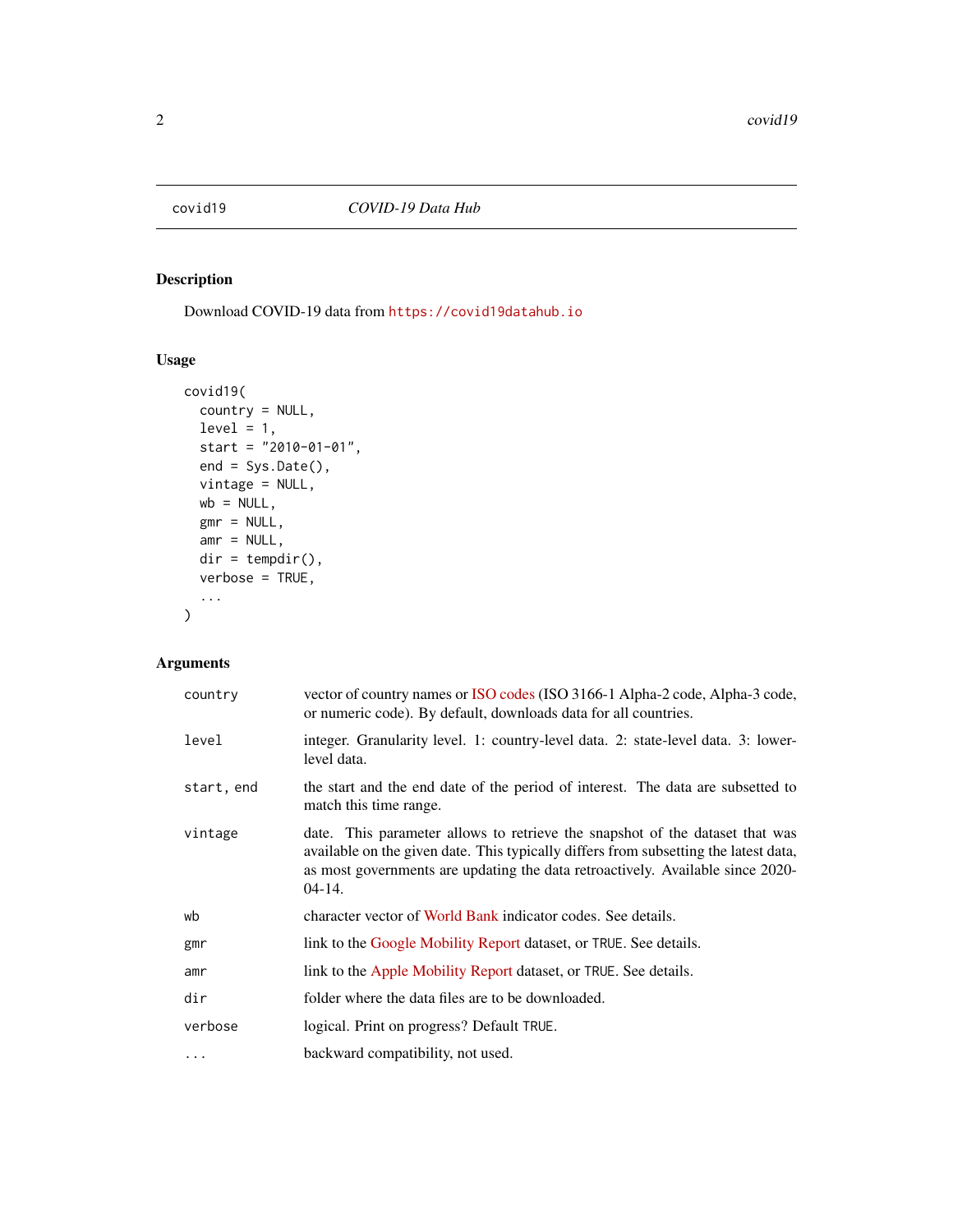#### $\frac{1}{3}$  covid19

#### Details

Country-level covariates by [World Bank Open Data](https://data.worldbank.org) can be added via the argument wb. This is a character vector of indicator codes to download. The codes can be found by inspecting the corresponding URL. For example, the code of the indicator "Hospital beds (per 1,000 people)" available at <https://data.worldbank.org/indicator/SH.MED.BEDS.ZS> is SH.MED.BEDS.ZS. The indicators are typically available at a yearly frequency. This function returns the latest data available between the start and the end date. See the table at the bottom of [this page](https://datatopics.worldbank.org/universal-health-coverage/coronavirus/) for suggested indicators.

Mobility data by [Google Mobility Reports](https://www.google.com/covid19/mobility/) can be added via the argument gmr. This is the link to the Google "CSV by geographic area" ZIP folder. At the time of writing, the link is [https:](https://www.gstatic.com/covid19/mobility/Region_Mobility_Report_CSVs.zip) [//www.gstatic.com/covid19/mobility/Region\\_Mobility\\_Report\\_CSVs.zip](https://www.gstatic.com/covid19/mobility/Region_Mobility_Report_CSVs.zip). As the link has been stable since the beginning of the pandemic, the function accepts gmr=TRUE to automatically use this link.

Mobility data by [Apple Mobility Reports](https://covid19.apple.com/mobility) can be added via the argument amr. This is the link to the Apple "All CSV data" file. This link is changing constantly. Consider downloading the data file from the website first, and then set amr="path/to/file.csv". If amr=TRUE is provided, the function tries to detect the latest URL from [this endpoint.](https://covid19-static.cdn-apple.com/covid19-mobility-data/current/v3/index.json)

Refer to [this webpage](https://covid19datahub.io/reference/index.html) for the details on the data sources, and [see the changelog](https://covid19datahub.io/news/index.html) for the latest news about the dataset.

#### Value

data. frame. See the [dataset documentation](https://covid19datahub.io/articles/docs.html)

#### Note

We have invested a lot of time and effort in creating [COVID-19 Data Hub,](https://covid19datahub.io) please:

- cite [Guidotti and Ardia \(2020\)](https://joss.theoj.org/papers/10.21105/joss.02376) when using [COVID-19 Data Hub.](https://covid19datahub.io)
- place the URL <https://covid19datahub.io> in a footnote to help others find [COVID-19](https://covid19datahub.io) [Data Hub.](https://covid19datahub.io)
- you assume full risk for the use of [COVID-19 Data Hub.](https://covid19datahub.io) We try our best to guarantee the data quality and consistency and the continuous filling of the Data Hub. However, it is free software and comes with ABSOLUTELY NO WARRANTY. Reliance on [COVID-19 Data](https://covid19datahub.io) [Hub](https://covid19datahub.io) for medical guidance or use of [COVID-19 Data Hub](https://covid19datahub.io) in commerce is strictly prohibited.

#### Source

<https://covid19datahub.io>

#### References

Guidotti, E., Ardia, D., (2020), "COVID-19 Data Hub", Journal of Open Source Software 5(51):2376, doi: [10.21105/joss.02376.](https://doi.org/10.21105/joss.02376)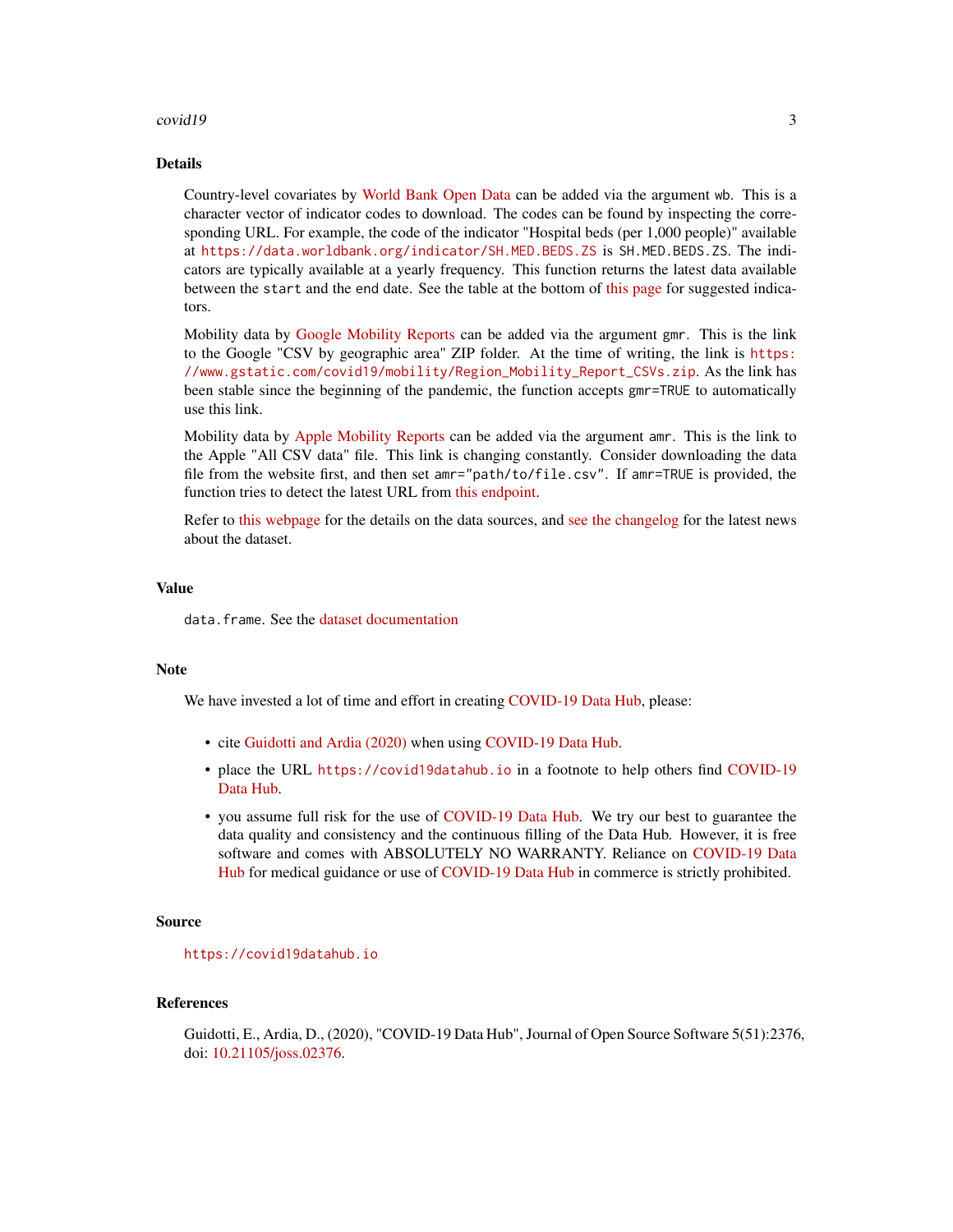#### Examples

```
## Not run:
# Worldwide data by country
x \leftarrow \text{covid19()}# Worldwide data by state
x \leftarrow \text{covid19}(\text{level} = 2)# Data for specific countries by county/province
x \leftarrow \text{covid19}(\text{c("Italy", "US"), level = 3})# Retrieve the data that were available on 15 May, 2020
x <- covid19(vintage = "2020-05-15")
# Download the files in the folder "data"
dir.create("data")
x \leftarrow \text{covid19}(\text{dir} = "data")# World Bank data
wb \leftarrow c("gdp" = "NY.GDP.MKTP.CD", "hosp_beds" = "SH.MED.BEDS.ZS")x \le - covid19(wb = wb)
# Google Mobility Reports
x \le -\text{covid19}(\text{gmr} = \text{TRUE})# Apple Mobility Reports
x \le -\text{covid19}(\text{amr} = \text{TRUE})## End(Not run)
```